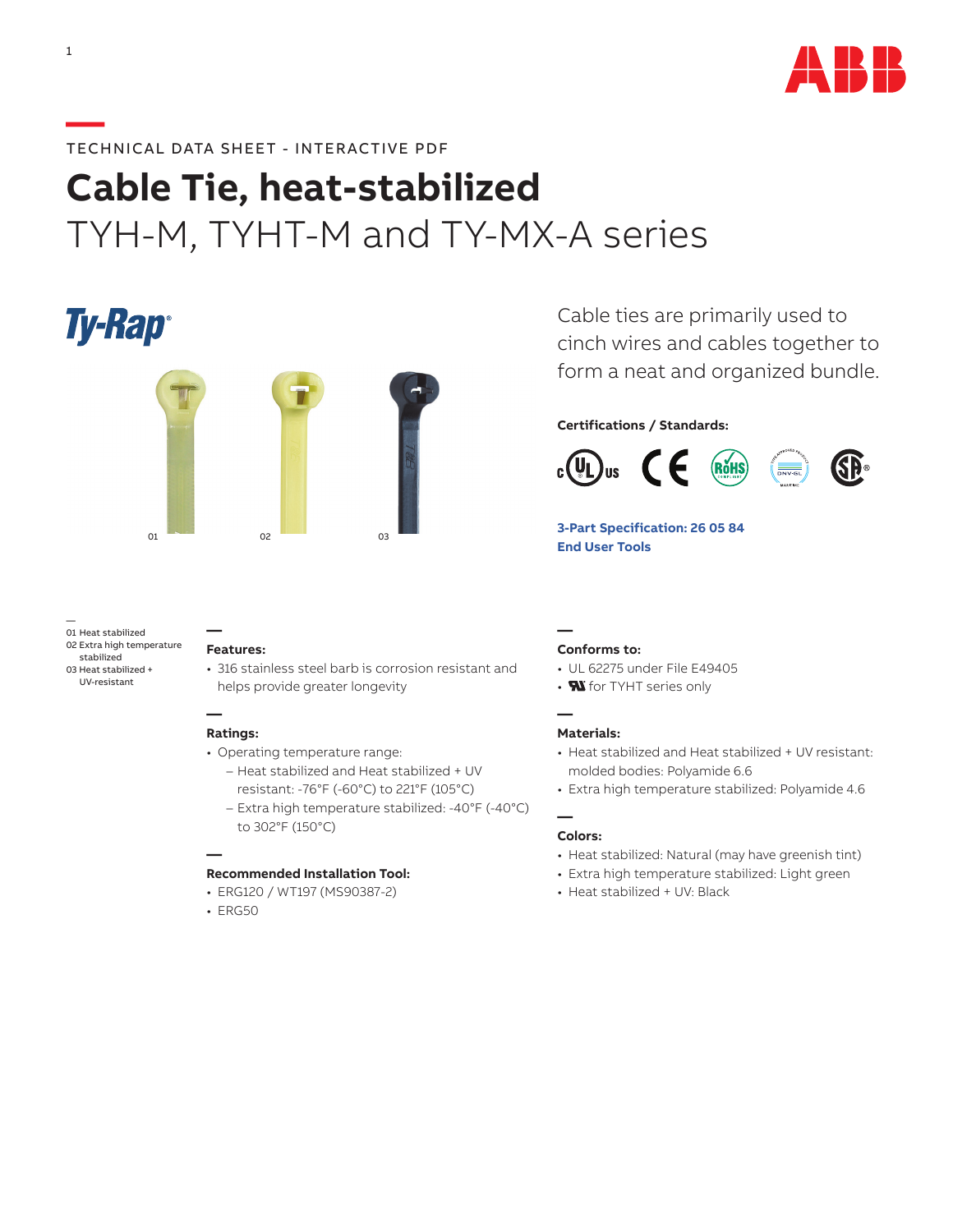### **— Cable Tie, heat-stabilized**

TYH-M series: Heat stabilized

| <b>Product selection</b>     |                                      |                                      |                                                           |                |                             |                               |                             |                               |                               |                                              |
|------------------------------|--------------------------------------|--------------------------------------|-----------------------------------------------------------|----------------|-----------------------------|-------------------------------|-----------------------------|-------------------------------|-------------------------------|----------------------------------------------|
| Part no. standard<br>GID no. | Min. Bundle<br>diameter<br>inch (mm) | Max. Bundle<br>diameter<br>inch (mm) | <b>Tensile</b><br>strength<br>$\mathsf{lbs.}\mathsf{(N)}$ | <b>Figure</b>  | A<br>inch (mm)<br>±0.250(6) | в<br>inch (mm)<br>±0.030(0.8) | c<br>inch (mm)<br>±0.040(1) | D<br>inch (mm)<br>±0.060(1.5) | Е<br>inch (mm)<br>±0.015(0.4) | Min.<br><b>Installation</b><br>Temp. °F (°C) |
| TYH23M                       | 0.06                                 | 0.63                                 | 18.0                                                      | $\mathbf{1}$   | 3.63                        | 0.09                          | 0.15                        | 0.19                          | 0.04                          | $-22$                                        |
| 7TCG009590R0002              | (1.5)                                | (16)                                 | (80)                                                      |                | (92)                        | (2.3)                         | (3.8)                       | (4.7)                         | (1.0)                         | $(-30)$                                      |
| <b>TYH232M</b>               | 0.06                                 | 2.01                                 | 18.0                                                      | $\mathbf{1}$   | 8.04                        | 0.09                          | 0.15                        | 0.19                          | 0.04                          | $-22$                                        |
| 7TCG009590R0001              | (1.5)                                | (51)                                 | (80)                                                      |                | (204)                       | (2.3)                         | (3.8)                       | (4.7)                         | (1.0)                         | $(-30)$                                      |
| TYHB23M                      | 0.06                                 | 0.63                                 | 18.0                                                      | $\mathbf{1}$   | 3.63                        | 0.09                          | 0.15                        | 0.19                          | 0.04                          | $-22$                                        |
| 7TCG009460R0111              | (1.5)                                | (16)                                 | (80)                                                      |                | (92)                        | (2.3)                         | (3.8)                       | (4.7)                         | (1.0)                         | $(-30)$                                      |
| TYH24M                       | 0.08                                 | 1.38                                 | 40.5                                                      | $\mathbf{1}$   | 5.38                        | 0.14                          | 0.18                        | 0.25                          | 0.04                          | $-22$                                        |
| 7TAG009590R0004              | (2.0)                                | (35)                                 | (180)                                                     |                | (137)                       | (3.6)                         | (4.6)                       | (6.4)                         | (1.0)                         | $(-30)$                                      |
| <b>TYH242M</b>               | 0.08                                 | 2.01                                 | 40.5                                                      | $\mathbf{1}$   | 8.18                        | 0.14                          | 0.18                        | 0.25                          | 0.04                          | $-22$                                        |
| 7TCG009590R0003              | (2.0)                                | (51)                                 | (180)                                                     |                | (208)                       | (3.6)                         | (4.6)                       | (6.4)                         | (1.0)                         | $(-30)$                                      |
| TYH25M                       | 0.12                                 | 1.89                                 | 49.5                                                      | $\mathbf{1}$   | 7.31                        | 0.19                          | 0.22                        | 0.32                          | 0.05                          | $-22$                                        |
| 7TAG009590R0006              | (3.0)                                | (48)                                 | (220)                                                     |                | (186)                       | (4.7)                         | (5.6)                       | (8.0)                         | (1.3)                         | $(-30)$                                      |
| <b>TYH253M</b>               | 0.12                                 | 2.99                                 | 49.5                                                      | $\mathbf{1}$   | 11.57                       | 0.19                          | 0.22                        | 0.32                          | 0.05                          | $-22$                                        |
| 7TAG009590R0005              | (3.0)                                | (76)                                 | (220)                                                     |                | (294)                       | (4.7)                         | (5.6)                       | (8.0)                         | (1.3)                         | $(-30)$                                      |
| TYH26M                       | 0.08                                 | 2.99                                 | 27.0                                                      | $\mathbf{1}$   | 10.91                       | 0.14                          | 0.18                        | 0.25                          | 0.05                          | $-22$                                        |
| 7TCG009590R0007              | (2.0)                                | (76)                                 | (120)                                                     |                | (277)                       | (3.6)                         | (4.6)                       | (6.4)                         | (1.3)                         | $(-30)$                                      |
| TYH27M                       | 0.19                                 | 4.02                                 | 121.4                                                     | $\overline{c}$ | 13.50                       | 0.27                          | 0.32                        | 0.48                          | 0.06                          | $-40$                                        |
| 7TAG009590R0009              | (4.8)                                | (102)                                | (540)                                                     |                | (343)                       | (6.9)                         | (8.1)                       | (12.2)                        | (1.5)                         | $(-40)$                                      |
| <b>TYH272M</b>               | 0.19                                 | 2.01                                 | 121.4                                                     | $\overline{c}$ | 8.75                        | 0.27                          | 0.32                        | 0.50                          | 0.06                          | $-40$                                        |
| 7TCG009590R0008              | (4.8)                                | (51)                                 | (540)                                                     |                | (222)                       | (6.9)                         | (8.1)                       | (12.7)                        | (1.5)                         | $(-40)$                                      |
| TYH28M                       | 0.12                                 | 4.02                                 | 49.5                                                      | $\overline{c}$ | 14.20                       | 0.19                          | 0.22                        | 0.32                          | 0.05                          | $-22$                                        |
| 7TAG009590R0010              | (3.0)                                | (102)                                | (220)                                                     |                | (360)                       | (4.7)                         | (5.6)                       | (8.0)                         | (1.3)                         | $(-30)$                                      |
| TYH29M                       | 0.19                                 | 9.02                                 | 121.4                                                     | $\overline{c}$ | 30.40                       | 0.27                          | 0.32                        | 0.50                          | 0.06                          | $-40$                                        |
| 7TCG009590R0011              | (4.8)                                | (229)                                | (540)                                                     |                | (771)                       | (6.9)                         | (8.1)                       | (12.7)                        | (1.5)                         | $(-40)$                                      |

Note: Product must be installed in accordance with applicable national and local electrical codes.

# **Cable Tie, heat-stabilized**

**—**

TYHT-M series: Extra high temperature stabilized

| <b>Product selection</b>     |                                      |                                      |                                        |               |                             |                               |                             |                               |                               |                                              |
|------------------------------|--------------------------------------|--------------------------------------|----------------------------------------|---------------|-----------------------------|-------------------------------|-----------------------------|-------------------------------|-------------------------------|----------------------------------------------|
| Part no. standard<br>GID no. | Min. Bundle<br>diameter<br>inch (mm) | Max. Bundle<br>diameter<br>inch (mm) | <b>Tensile</b><br>strength<br>lbs. (N) | <b>Figure</b> | A<br>inch (mm)<br>±0.250(6) | в<br>inch (mm)<br>±0.030(0.8) | C<br>inch (mm)<br>±0.040(1) | D<br>inch (mm)<br>±0.060(1.5) | Е<br>inch (mm)<br>±0.015(0.4) | Min.<br><b>Installation</b><br>Temp. °F (°C) |
| TYHT23M                      | 0.062                                | 0.787                                | 18.0                                   |               | 3.63                        | 0.09                          | 0.15                        | 0.19                          | 0.04                          | $\Omega$                                     |
| 7TAG009590R0012              | (1.57)                               | (20.0)                               | (80)                                   |               | (92)                        | (2.3)                         | (3.8)                       | (4.7)                         | (1.0)                         | $(-18)$                                      |
| TYHT24M                      | 0.062                                | 1.140                                | 40                                     |               | 5.38                        | 0.14                          | 0.18                        | 0.25                          | 0.04                          | $\Omega$                                     |
| 7TAG009590R0013              | (1.57)                               | (29.0)                               | (178)                                  |               | (137)                       | (3.6)                         | (4.6)                       | (6.4)                         | (1.0)                         | $(-18)$                                      |
| TYHT25M                      | 0.187                                | 1.77                                 | 50                                     |               | 7.31                        | 0.18                          | 0.22                        | 0.32                          | 0.05                          | $\Omega$                                     |
| 7TAG009590R0014              | (4.75)                               | (45.0)                               | (222)                                  |               | (186)                       | (4.7)                         | (5.6)                       | (8.0)                         | (1.2)                         | $(-18)$                                      |
| TYHT27M                      | 0.187                                | 3.50                                 | 120                                    | 2             | 13.50                       | 0.27                          | 0.32                        | 0.48                          | 0.06                          | $\Omega$                                     |
| 7TAG009590R0015              | (4.75)                               | (89.0)                               | (534)                                  |               | (343)                       | (6.9)                         | (8.1)                       | (12.2)                        | (1.5)                         | $(-18)$                                      |
| TYHT277M*                    | 0.236                                | 6.97                                 | 121.4                                  | 2             | 24.29                       | 0.28                          | 0.32                        | 0.51                          | 0.06                          | $\Omega$                                     |
| 7TAG009000R0326              | (6)                                  | (177)                                | (540)                                  |               | (617)                       | (7.0)                         | (8.1)                       | (13.0)                        | (1.6)                         | $(-18)$                                      |
| TYHT28M                      | 0.187                                | 4.00                                 | 50                                     | 2             | 14.20                       | 0.19                          | 0.22                        | 0.32                          | 0.05                          | $\Omega$                                     |
| 7TAG009590R0016              | (4.75)                               | (102.0)                              | (222)                                  |               | (360)                       | (4.7)                         | (5.6)                       | 8.0                           | (1.3)                         | $(-18)$                                      |

Note: Product must be installed in accordance with applicable national and local electrical codes. \*All certifications marks may not apply.